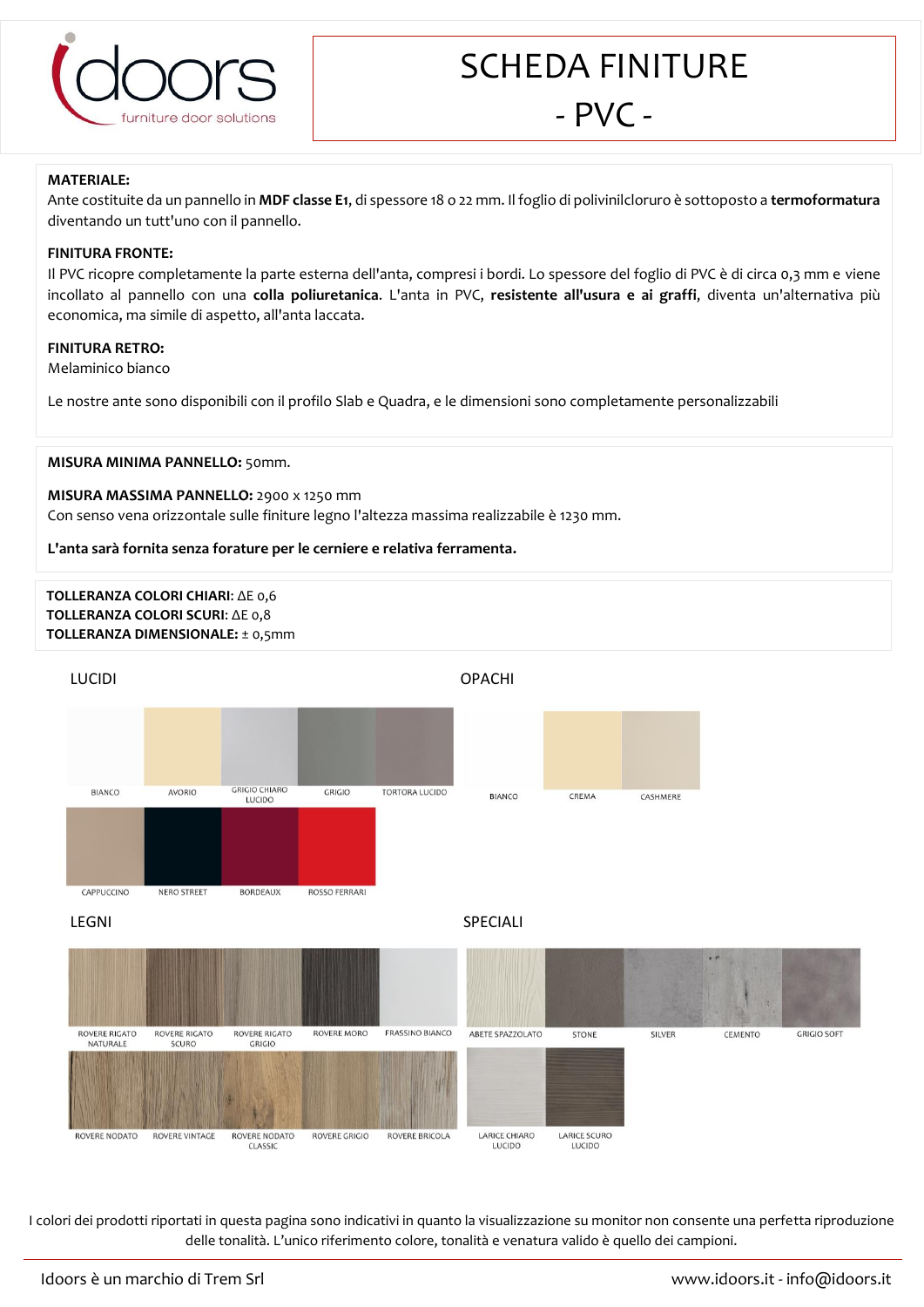

# FINISHES DATA SHEET - POLYMER DOORS -

#### **MATERIAL:**

Doors are made of a **MDF panel E1 class**, thickness 18 or 22 mm. The polyvinylchloride sheet is **thermoformed** and becomes one with the panel.

#### **FRONT FINISH:**

The PVC foil completely covers the external side of the door, including the edges. The thickness of the PVC sheet is about 0.3 mm and is glued to the panel with **polyurethane glue**. The PVC door, **resistant to wear and scratches**, becomes a cheaper alternative, but similar in appearance, to the painted door.

# **REAR SIDE PANEL FINISH:**

White melamine

Our doors are available with the Slab and Quadra profiles, and the dimensions are completely customizable.

#### **MINIMUM AVAILABLE SIZE:** 50mm

#### **MAXIMUM AVAILABLE SIZE:** 2900 x 1250 mm

With horizontal grain on wood finishes the maximum available height is 1230 mm**.**

#### **Drillings for hinges and the related hardware are not provided**.

# **LIGHT COLORS TOLERANCE:** ΔE 0,6 **DARK COLORS TOLERANCE:** ΔE 0,8 **DIMENSIONAL TOLERANCE:** ± 0,5mm



The colors of the products shown on this page are indicative as the display on the monitor does not allow a perfect reproduction of the tone/color. The only valid color reference, tone and grain is the one of the samples